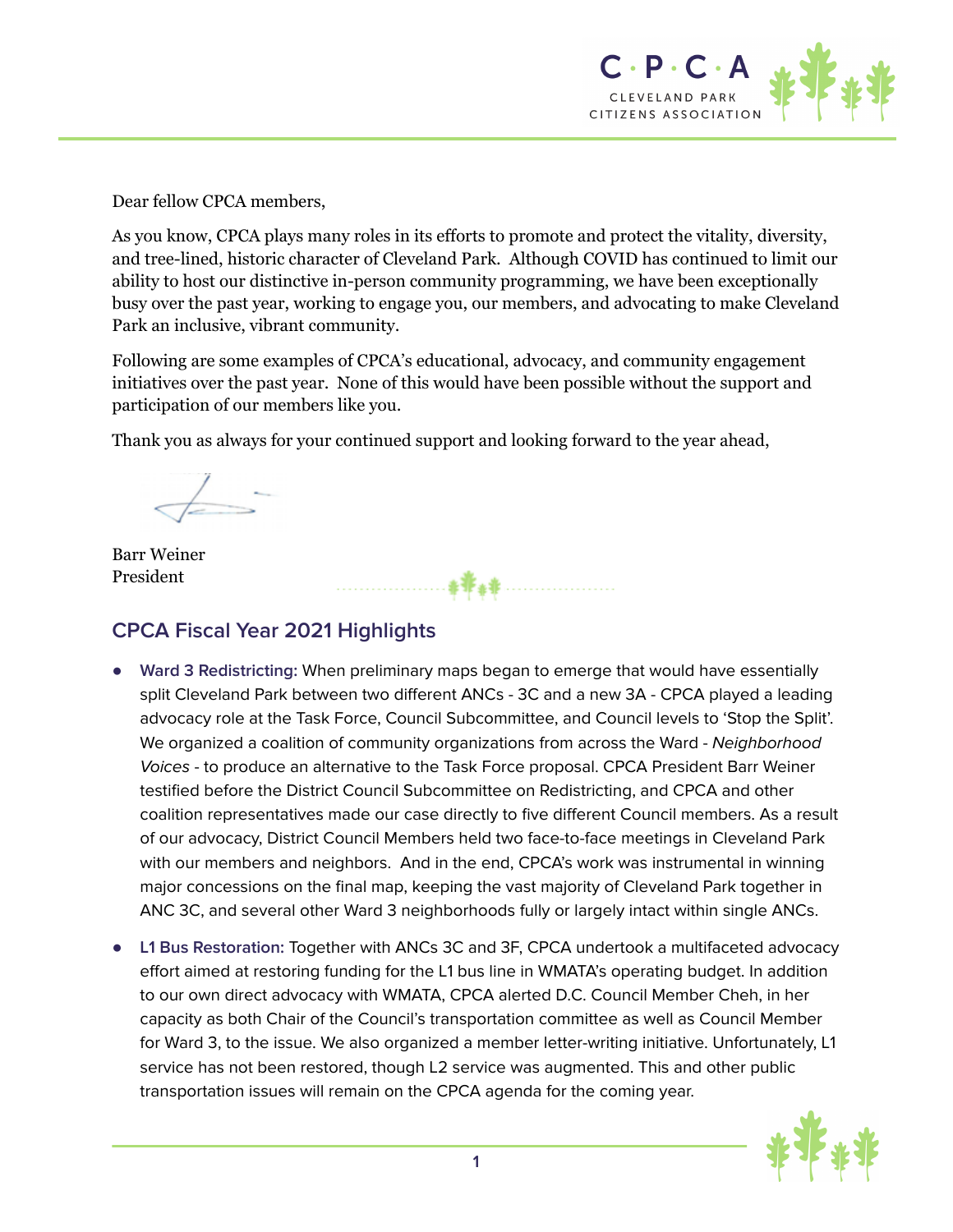

- **Pedestrian Safety Survey:** CPCA conducted a comprehensive [member](https://drive.google.com/file/d/1FZkbk7uUFgOKN6VnzxMsWWLr9kmUCUAz/view?usp=sharing) survey, designed by Board Member Mike Rifer, focused on pedestrian mobility and pedestrian safety issues in Cleveland Park. We received 100 member responses, highlighting a number of trouble spots. We have shared the findings with the ANC 3C Transportation Subcommittee and DDOT, and this issue will remain on our agenda for the coming year including in relation to our ongoing advocacy on the Connecticut Avenue traffic redesign.
- **● Funding enforcement of conditions for development projects:** CPCA supported the Macklin development project at 3400 Newark St, on the condition that the developer work in good faith with the community to address legitimate concerns. The developer agreed to certain conditions for the project to proceed, which were captured as part of the Board of Zoning Adjustment's authorization for the work. The project includes additional apartments, townhomes, and retail space. Because the project would not provide any new parking, one condition was that residents of the property not be able to obtain residential parking permits. DDOT stated it would not enforce such zoning conditions without funding. CPCA advocated for the D.C. Council to pass legislation to fund enforcement, on the grounds that failure to enforce such zoning conditions would undermine confidence in, and reliance upon, negotiation to address community concerns and enable development to proceed. CPCA engagement on this issue will continue in the coming fiscal year.
- **Greening Committee:** CPCA sponsored a Zoom talk at the start of the planting season with CP neighbor and "Nuts for Natives" blogger Shari Wilson on "Planting with Natives." This was followed up with a "Walk and Talk" for interested CPCA members with Shari Wilson in her own and a neighbor's gardens on a Saturday morning in May.
- **Virtual Town Hall:** Due to Covid restrictions, this year's CPCA sponsored town hall was held per zoom in late September and open to all residents of Cleveland Park. Invited to address neighbors briefly at the outset were Phil Thomas, President of the DC Federation of Citizens Associations, who talked about citywide concerns, and Briget Heidmous of Femme Fatale, a newcomer to the CP business district, who talked about living and working in CP.
- **Ward 3 Candidates Forum:** CPCA once again hosted an in-person and live-streamed candidates forum – this year for the Ward 3 Council Member seat, which drew a large field due to CM Cheh's announcement that she would not seek reelection. Nearly all of the declared candidates participated in the Forum, which was organized by CPCA Board Member Hans Miller and emceed by Board Member John Korbel. More than seventy neighbors attended and many more streamed the discussion online. In addition to the forum itself, CPCA circulated a list of follow-up questions to develop and clarify candidate positions. A chart of the candidates' responses is available on the CPCA website, and was shared via the Cleveland Park listserv and with neighborhood organizations from throughout Ward 3.